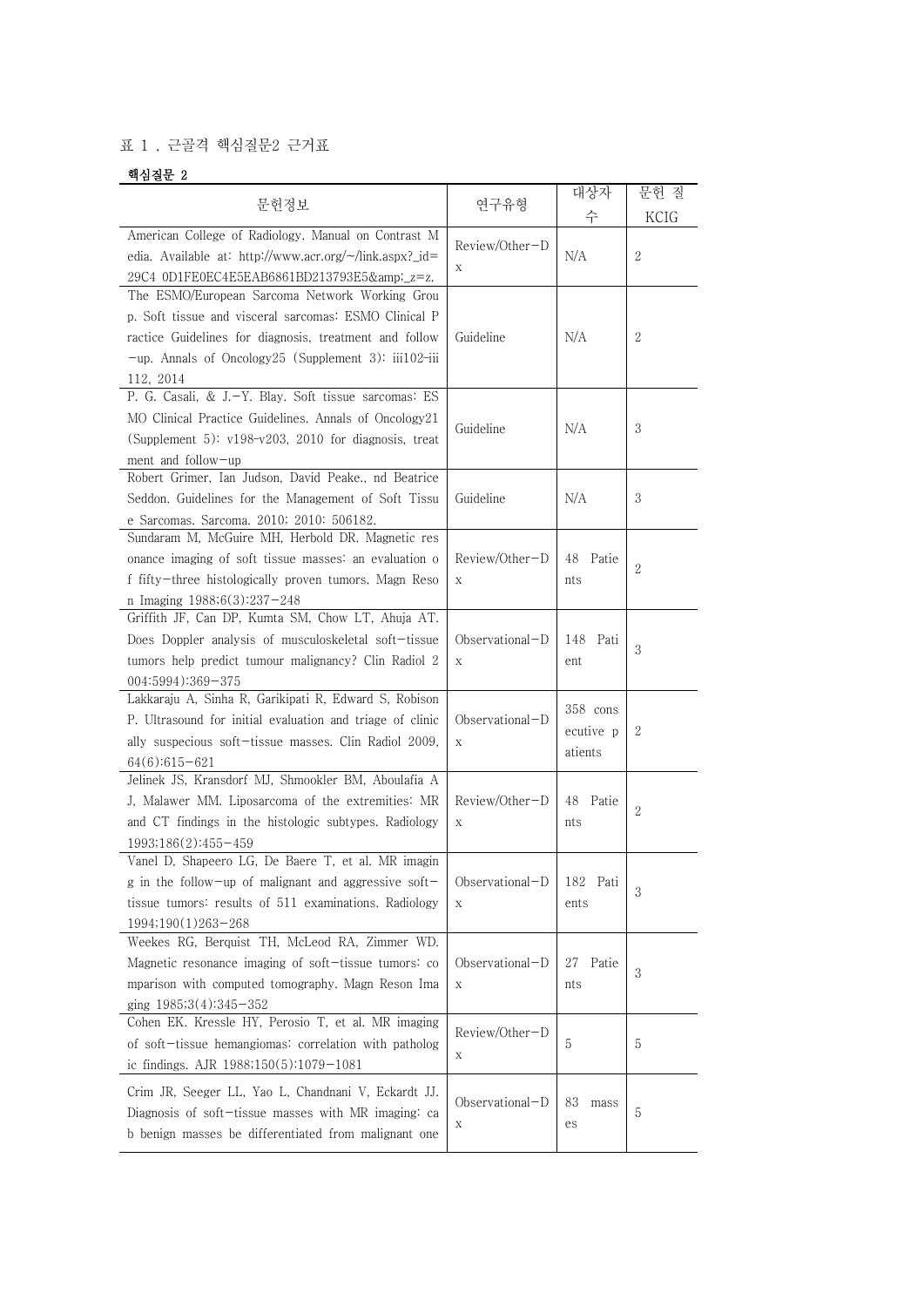| s? Radiology 1992;185(2):581-586<br>De Schepper AM, Ramon FA, Degreyse HR. Magnetic<br>resonance imaging of soft-tissue tumors. J Belge Rad<br>iol 1992;75(4):286-296                                                                                   | $Observational-D$<br>X | 164<br>tum<br>ors                                       | 3 |
|---------------------------------------------------------------------------------------------------------------------------------------------------------------------------------------------------------------------------------------------------------|------------------------|---------------------------------------------------------|---|
| Jones BC, Sundaram M, Kransdorf MJ. Synovial sarco<br>ma: MR imaging findings in 34 patients. AJR 1993;16<br>$4(4):827-830$                                                                                                                             | $Observational-D$<br>X | 34<br>Patie<br>nts                                      | 2 |
| Wignall OJ, Moskovic EC, Thway K, Thomas JM. Soli<br>tary fibrous tumors of the soft tissues: review of the<br>imaging and cilinical features with histopathologic corr<br>elation. AJR 2010;195(1):W55-62                                              | $Observational-D$<br>X | 34 cases                                                | 2 |
| White LM, Wunder JS, Bell RS, et al. Histologic asse<br>ssment of peritumoral edema in soft tissue sarcoma. I<br>nt J Radiat Oncol Biol Phys 2005;61(5):1439-1445                                                                                       | $Observational-D$<br>Χ | 15 conse<br>cutive pa<br>tients                         | 3 |
| Binkovitz LA, Berquist TH, McLeod RA. Masses of th<br>e hand and wrist: detection and characterization with<br>MR imaging. AJR 1990; 154(2):323-326                                                                                                     | Review/Other-D<br>X    | 131 Pati<br>ents                                        | 3 |
| Panicek DM, Gatsonis C, Rosenthal DI, et al. CT and<br>MR imaging in the local staging of primary malignant<br>musculoskeletal neoplasms: Report of the Radiology D<br>iagnostic Oncology Group. Radiology 1997;202(1):237<br>$-246$                    | $Observational-D$<br>X | 367 Pati<br>ents                                        | 5 |
| Gielen JL, De Schepper AM, Vanhoenacker F, et al. A<br>ccuracy of MRI in characterization of soft tissue tumo<br>rs and tumor-like lesions, A prespective study in 54<br>8 patients. Eur Radiol 2004;14(12):2320-2330                                   | $Observational-D$<br>X | 548 lesio<br>930<br>ns;<br>consecuti<br>ve patien<br>ts | 2 |
| Moulton JS, Blebea JS, Dunco DM, Braley SE, Bisset<br>GS, 3rd, Emery KH. MR imaging of soft-tissue mass<br>es: diagnotic efficucy and value of distinguishing betw<br>een benign and malignant lesions. AJR 1995;164(5):1<br>$191 - 1199$               | Observational-D<br>Х   | Pati<br>225<br>and<br>ent<br>masses                     | 1 |
| Panzarella MJ, Naqvi AH, Cohen HE, Damron TA. Pre<br>dictive value of gadolinium enhancement in differentiat<br>ing ALT/WD liposarcomas from benign fatty tumors.<br>Skeletal Radiol 2005;34(5):272-278                                                 | Observational-D<br>X   | 32 tumor<br>S                                           | 3 |
| Teo EL, Strouse PJ, Hernandez RJ. MR imaging differ<br>entiation of soft-tissue hemangiomas from malignant<br>soft-tissue masses. AJR 2000;174(6):1623-1628                                                                                             | Observational-D<br>X   | 44<br>total<br>patients                                 | 2 |
| van der Woude HJ, Verstaete KL, Hogendoorn PC, Ta<br>miniau AH, Hermans J, Bloem JL. Musculoskeletal tu<br>mors: does fast dynamic contrast-enhanced subtractio<br>n MR imaging contribute to the characterization? Radi<br>ology $1998;208(3):821-828$ | Observational-D<br>Х   | 175 cons<br>ecutive p<br>atients                        | 2 |
| van Rijswijk CS, Geirnaerdt MJ, hogendoorn PC, et al.<br>Soft-tissue tumors: value of static and dynamic gado<br>pentetate dimeglumine-enhanced MR imaging in predi<br>ction of malignancy. Radiology $2004;233(2):493-502$                             | $Observational-D$<br>X | 140 cons<br>ecutive p<br>atients                        | 1 |
| van Rijswijk CS, Kunz P, Hogendoorn PC, Taminiau A<br>K, Doornbos J, Bloem JL. Diffusion-weighted MRI in                                                                                                                                                | Observational-D<br>X   | 23<br>mass<br>es                                        | 1 |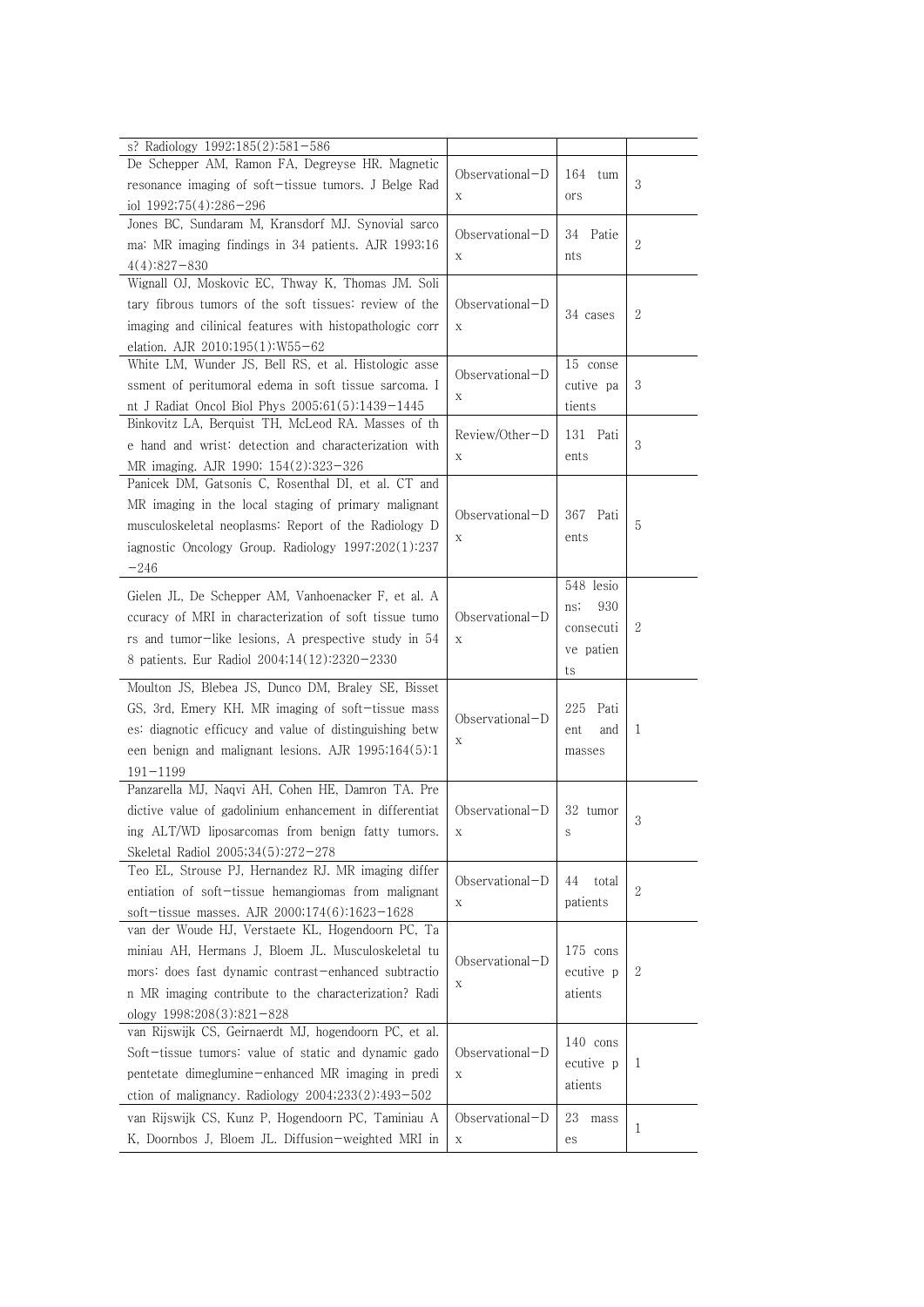| the characterization of soft-tissue tumors. Jmagn Res                                                                                                  |                                  |                     |   |
|--------------------------------------------------------------------------------------------------------------------------------------------------------|----------------------------------|---------------------|---|
| on Imaging 2002, $15(3):302-307$                                                                                                                       |                                  |                     |   |
| Wang CK, Li CW, Hsieh TJ, Chien SH. Liu GC, Tsai                                                                                                       |                                  |                     |   |
| KB. Characterization of bon and soft-tissue tumors w                                                                                                   | $Observational-D$                | 36 conse            |   |
| ith in vivo 1H MR spectroscopy: initial results. Radiol                                                                                                | $\mathbf X$                      | cutive pa           | 1 |
| ogy 2004;232(2):599-605                                                                                                                                |                                  | tients              |   |
| Kransdort MJ et al :Soft-tissue masses : diagnosis u<br>sing MR imaging. AJR $153:541-547$ , 1989                                                      | $Observational-D$<br>$\mathbf X$ | $112$ soft          |   |
|                                                                                                                                                        |                                  | tissue m            |   |
|                                                                                                                                                        |                                  | asses               |   |
| Berquit TH et al: Value of MR imaging in differentia<br>ting benign from malignant soft-tissue masses: study<br>of 95 lesions. AJR 155:1251-1255, 1990 | $Observational-D$<br>$\mathbf X$ | 95 conse            |   |
|                                                                                                                                                        |                                  | cutive le           |   |
|                                                                                                                                                        |                                  | sions (5            |   |
|                                                                                                                                                        |                                  | 0 benign            |   |
|                                                                                                                                                        |                                  | 45<br>and           |   |
|                                                                                                                                                        |                                  | malignan            |   |
|                                                                                                                                                        |                                  | t)                  |   |
|                                                                                                                                                        |                                  | $83$ soft-          |   |
|                                                                                                                                                        |                                  | tissue m            |   |
| Crim JR et al : Diagnosis of soft-tissue masses with                                                                                                   | $Observational-D$                | asses (4)           |   |
| $MR$ imaging : can benign masses be differentiated fro                                                                                                 | Χ                                | 9 benign            |   |
| m malignant ones? Radiology $185:581-586$ , $1992$                                                                                                     |                                  | 34<br>and           |   |
|                                                                                                                                                        |                                  | malignan            |   |
|                                                                                                                                                        |                                  | t)                  |   |
|                                                                                                                                                        | $Observational-D$<br>X           | 87 conse            |   |
| Ma LD et al: Differentiation of benign and malignant                                                                                                   |                                  | cutive ca           |   |
| musculoskeletal tumors: potential pitfalls with MR ima<br>ging. Radiographics $15:349-366$ , 1995                                                      |                                  | ses of m            |   |
|                                                                                                                                                        |                                  | usculoske           |   |
|                                                                                                                                                        |                                  | letal tum           |   |
|                                                                                                                                                        |                                  | ors                 |   |
| Gielen JL et al : Accuracy of MRI in characterization                                                                                                  | $Observational-D$<br>$\mathbf X$ | 930 cons            |   |
| of soft tissue tumors and tumor-like lesions. A prosp                                                                                                  |                                  | ecutive p           |   |
| ective study in 548 patients. Eur Radiol 14:2320-233                                                                                                   |                                  | atients w           |   |
| 0, 2004                                                                                                                                                |                                  | ith STT             |   |
| De Schepper AM et al: Statistical analysis of MRI par<br>ameters predicting malignancy in 141 soft tissue mass<br>es. Rofo 156:587-591, 1992           |                                  | 141 soft            |   |
|                                                                                                                                                        |                                  | tissue tu           |   |
|                                                                                                                                                        | Observational-D                  | mours (8            |   |
|                                                                                                                                                        | X                                | 4 benign,           |   |
|                                                                                                                                                        |                                  | 57 malig            |   |
|                                                                                                                                                        |                                  | nant)<br>$225$ soft |   |
| Moulton JS et al : MR imaging of soft-tissue masses                                                                                                    | Observational-D<br>$\mathbf X$   | tissue tu           |   |
| : diagnostic efficacy and value of distinguishiung betw                                                                                                |                                  | mors $(17)$         |   |
| een benign and malignant lesions. AJR 164:1191-119<br>9, 1995                                                                                          |                                  | 9 benign,           |   |
|                                                                                                                                                        |                                  | 46 malig            |   |
|                                                                                                                                                        |                                  |                     |   |
| May DA et al: MR imaging of musculoskeletal tumor                                                                                                      |                                  | nant)               |   |
| s and tumor mimickers with intravenous gadolinium: e                                                                                                   | Observational-D                  | 242<br>MR           |   |
| xperience with 242 patients. Skeletal Radiol 26:2-15,                                                                                                  | $\mathbf X$                      | scans               |   |
| 1997                                                                                                                                                   |                                  |                     |   |
|                                                                                                                                                        |                                  |                     |   |